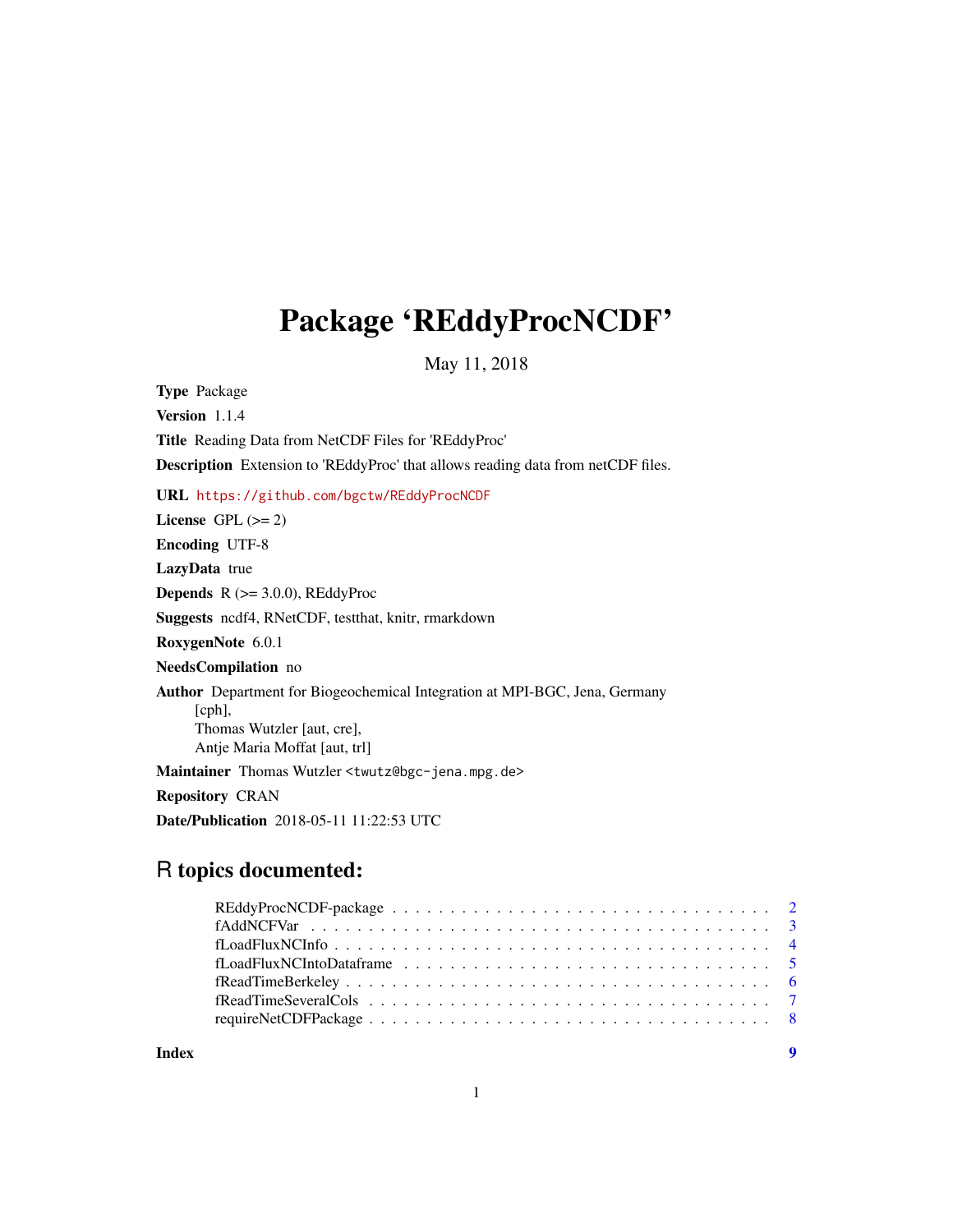<span id="page-1-0"></span>REddyProcNCDF-package *Reading data from NetCDF files for REddyProc*

#### Description

This package enhances REddyProc a package for standard and extensible Eddy-Covariance data post-processing includes uStar-filtering, gap-filling, and flux-partitioning. A general description and an online tool based on this REddyProc can be found here: [https://www.bgc-jena.mpg.de/](https://www.bgc-jena.mpg.de/bgi/index.php/Services/REddyProcWeb) [bgi/index.php/Services/REddyProcWeb](https://www.bgc-jena.mpg.de/bgi/index.php/Services/REddyProcWeb).

This package adds functionality to read data from netCDF files.

#### Details

Reading data from NetCDF files was formerly part of REddyProc, but has been factored to this own package to decrease the number of dependencies in REddyProc.

The main functions

- Reading standard data from a NetCDF file: [fLoadFluxNCIntoDataframe](#page-4-1)
- Reading a specific variable from a NetCDF file: [fAddNCFVar](#page-2-1)

The package works with alternative backend-packages that are installed. For the default is the first entry of argument packageNames in [requireNetCDFPackage](#page-7-1). If the preference order for a specific package is changed, provide argument use: prefNcPkg = requireNetCDFPackage(myPreferenceNameVector) and subsequently specify argument ncPkg = prefNcPkg to other functions.

Time may be stored in different formats, and [fLoadFluxNCIntoDataframe](#page-4-1) is parameterized by a argument fReadTime. The following functions are provided to construct time from different formats: These functions help with the preparation of your data for the analysis:

- from columnns 'year',...,'hour': [fReadTimeSeveralCols](#page-6-1)
- from column in ISODate integer format: [fReadTimeBerkeley](#page-5-1)

Further functionality.

• Get site information from BGI NetCDF files: [fLoadFluxNCInfo](#page-3-1)

#### Author(s)

Department for Biogeochemical Integration at MPI-BGC, Jena, Germany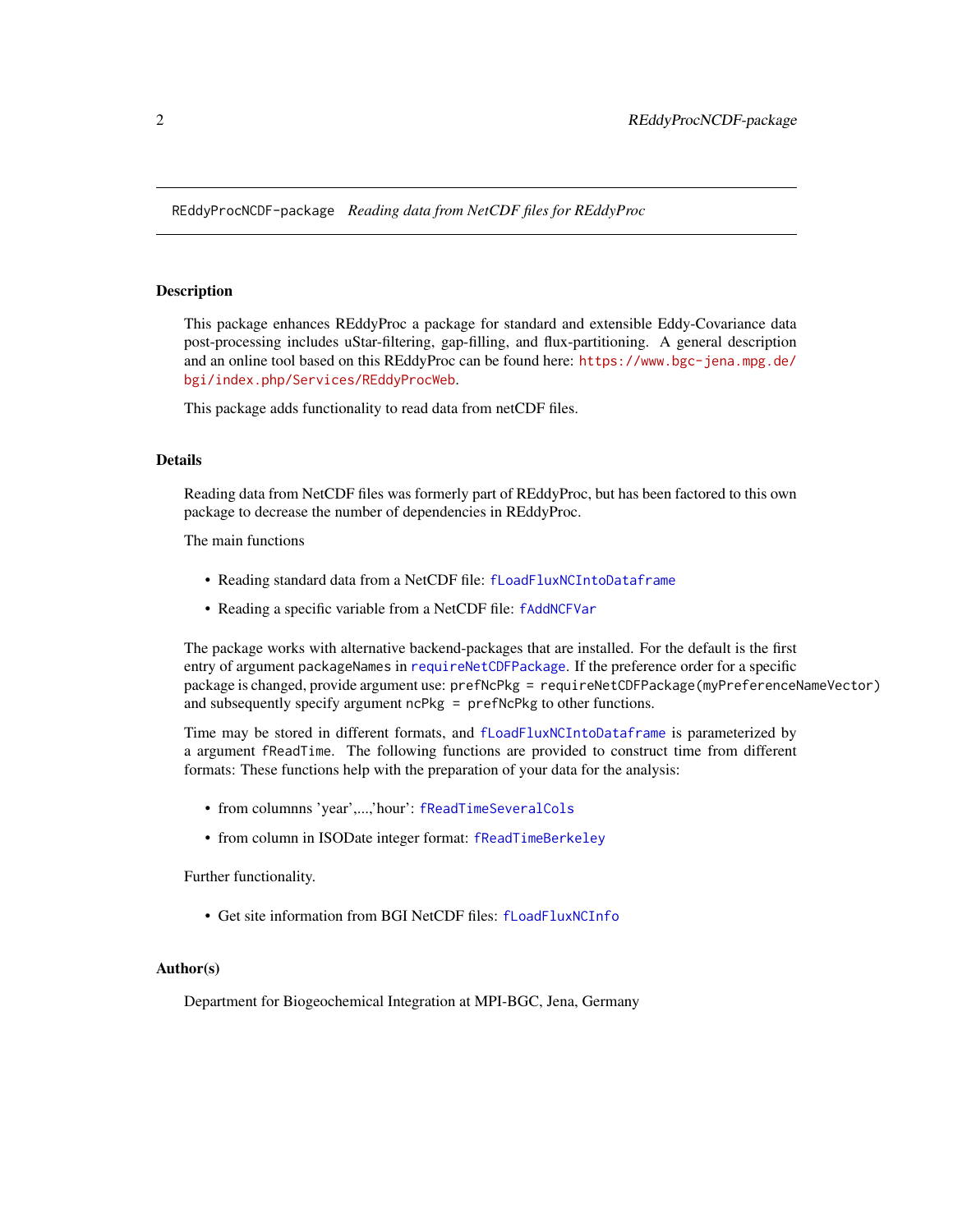<span id="page-2-1"></span><span id="page-2-0"></span>fAddNCFVar *fAddNCFVar*

#### Description

Add variable from NetCDF file to data frame

#### Usage

```
fAddNCFVar(data, varNames, fileName, ncPkg = requireNetCDFPackage(),
    callingFunction = "", varRenames = varNames,
    ...)
```
#### Arguments

| data            | Data frame                                                                 |  |
|-----------------|----------------------------------------------------------------------------|--|
| varNames        | Variable name or names (vector of strings)                                 |  |
| fileName        | NetCDF file name as a string                                               |  |
| ncPkg           | scalar string of package name to be used to be tried to used in this order |  |
| callingFunction |                                                                            |  |
|                 | Name (string) of function called from                                      |  |
| varRenames      | Name (string) of the variable in data, offer renaming                      |  |
| $\ddotsc$       | further arguments to var.get.nc or nevar_get, such as start and count      |  |
|                 |                                                                            |  |

#### Value

Data frame with new nc variable added.

#### Author(s)

AMM, KS, TW Department for Biogeochemical Integration at MPI-BGC, Jena, Germany <REddyProchelp@bgc-jena.mpg.de> [cph], Thomas Wutzler <twutz@bgc-jena.mpg.de> [aut, cre], Antje Maria Moffat <antje.moffat@bgc.mpg.de> [aut, trl]

#### See Also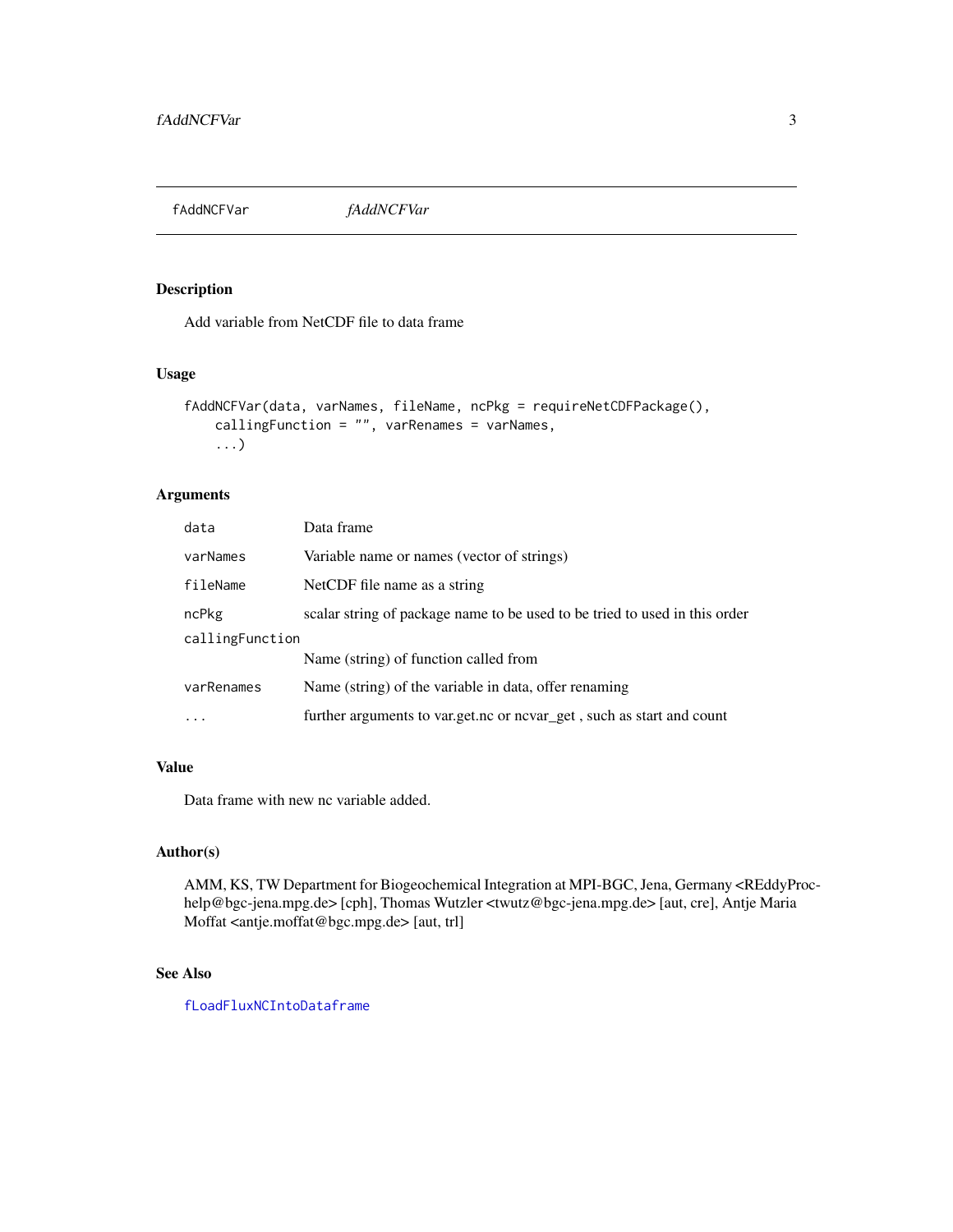<span id="page-3-1"></span><span id="page-3-0"></span>

#### Description

Load site information attributes such as latitude, longitude and others from BGI NetCDF files

#### Usage

```
fLoadFluxNCInfo(fileName, ncPkg = requireNetCDFPackage(),
   callingFunction = "")
```
#### Arguments

| fileName        | NetCDF file name as a string             |  |  |  |
|-----------------|------------------------------------------|--|--|--|
| ncPkg           | scalar string of package name to be used |  |  |  |
| callingFunction |                                          |  |  |  |
|                 | Name (string) of function called from    |  |  |  |

#### Details

Description of attribute list:

ID SiteID DIMS Number of data rows LON Longitude LAT Latitude TZ Time zone ELEV Elevation IGBP IGBP class

#### Value

Attibute list

#### Author(s)

AMM, TW Department for Biogeochemical Integration at MPI-BGC, Jena, Germany <REddyProchelp@bgc-jena.mpg.de> [cph], Thomas Wutzler <twutz@bgc-jena.mpg.de> [aut, cre], Antje Maria Moffat <antje.moffat@bgc.mpg.de> [aut, trl]

#### See Also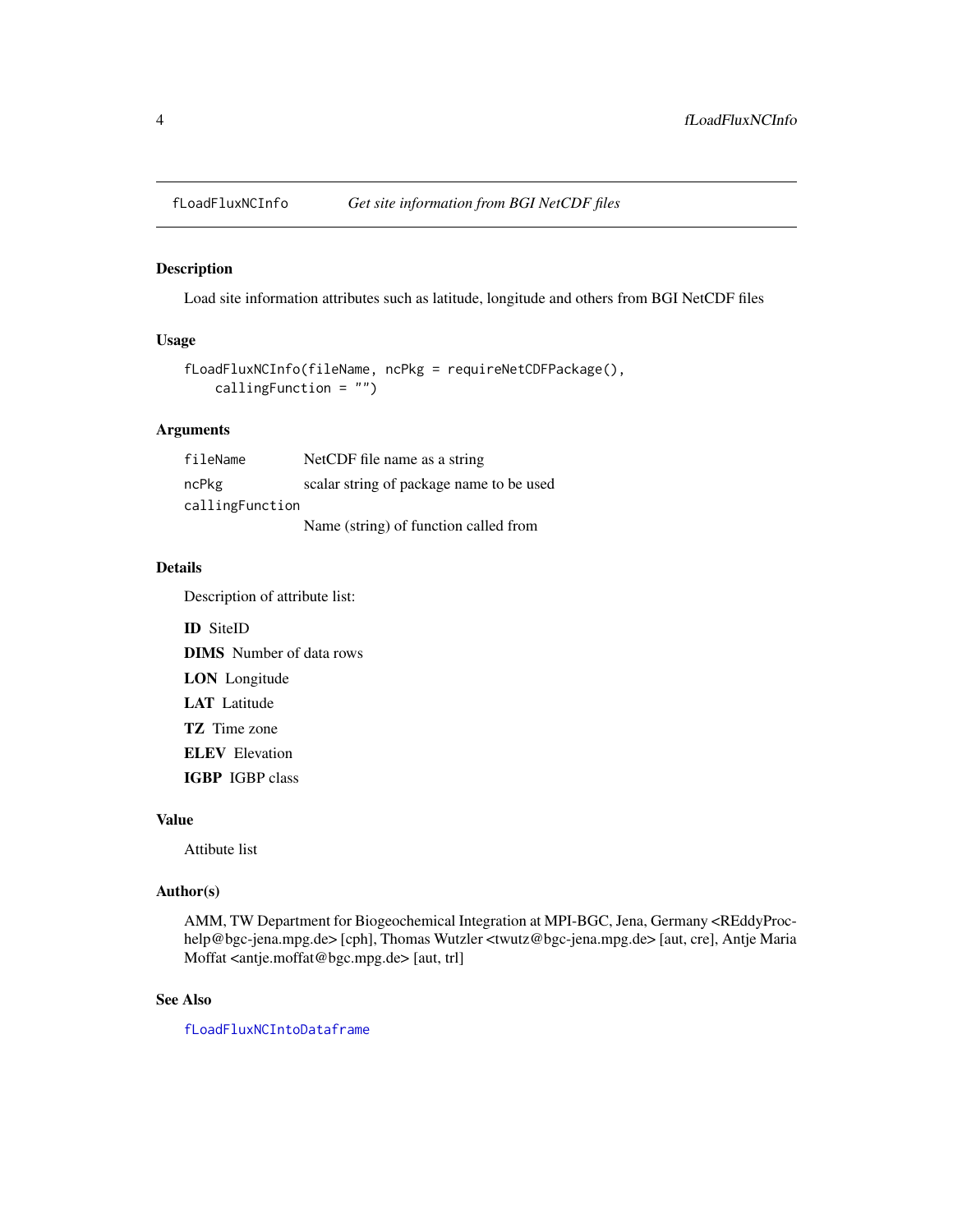<span id="page-4-1"></span><span id="page-4-0"></span>fLoadFluxNCIntoDataframe

*Load data from a NetCDF file*

#### Description

Load specified variables and time stamp information from NetCDF file in Fluxnet BGI format. The time stamp information needs to be provided as variables 'year', 'month', 'day', 'hour'.

#### Usage

```
fLoadFluxNCIntoDataframe(varNames, fileName,
   ncPkg = requireNetCDFPackage(), fReadTime = fReadTimeSeveralCols,
    ...)
```
#### Arguments

| varNames  | string vector of variables to be read in                                                                                               |
|-----------|----------------------------------------------------------------------------------------------------------------------------------------|
| fileName  | File name as a string                                                                                                                  |
| ncPkg     | scalar string of package name to be used                                                                                               |
| fReadTime | function that reads time columns It must append columns year (from 0AD),<br>month, day, and hour (fractional) See fReadTimeSeveralCols |
| .         | further arguments to var.get.nc or nevar_get, such as start and count                                                                  |

#### Value

Data frame with data from nc file.

#### Author(s)

AMM, KS, TW Department for Biogeochemical Integration at MPI-BGC, Jena, Germany <REddyProchelp@bgc-jena.mpg.de> [cph], Thomas Wutzler <twutz@bgc-jena.mpg.de> [aut, cre], Antje Maria Moffat <antje.moffat@bgc.mpg.de> [aut, trl]

#### Examples

```
examplePath <- system.file(
file.path('examples','Example_DE-Tha.1996.1998.hourly_selVars.nc')
, package = "REddyProcNCDF")
EddyNCData <- fLoadFluxNCIntoDataframe(c('NEE', 'Rg', 'NEE_f'), examplePath)
```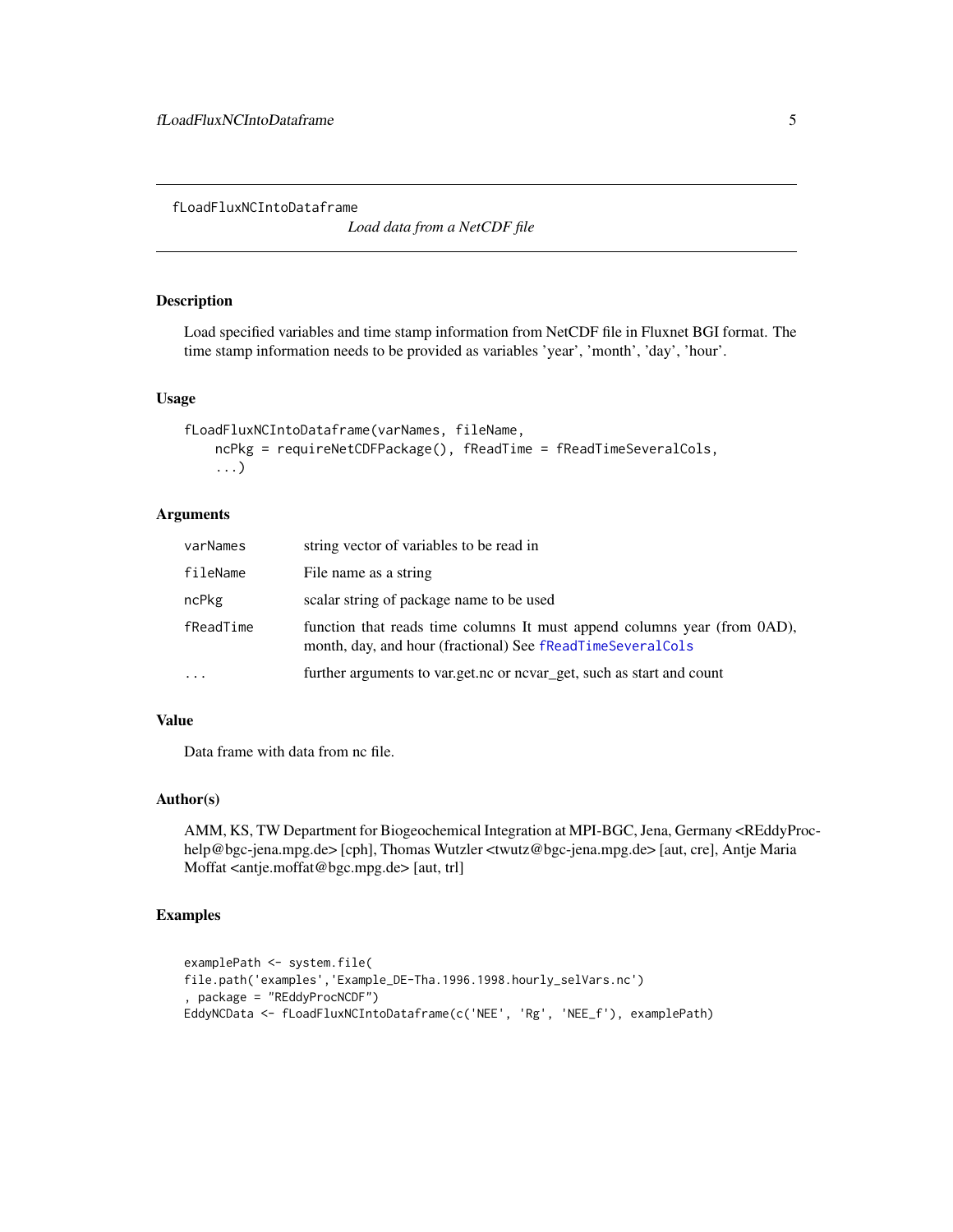<span id="page-5-1"></span><span id="page-5-0"></span>fReadTimeBerkeley *fReadTimeBerkeley*

#### Description

Reads time columns (year, month, day, hour) from column in ISODate integer format

#### Usage

```
fReadTimeBerkeley(data, fileName, ncPkg = requireNetCDFPackage(),
   callingFunction = "", colTime = "TIMESTAMP_END",
    ...)
```
#### Arguments

| data            | Data frame                                                             |  |
|-----------------|------------------------------------------------------------------------|--|
| fileName        | NetCDF file name as a string                                           |  |
| ncPkg           | scalar string of package name to be used                               |  |
| callingFunction |                                                                        |  |
|                 | Name (string) of function called from                                  |  |
| colTime         | the column name (string) holding time with format described in details |  |
| $\ddots$ .      | further arguments to var.get.nc or nevar_get, such as start and count  |  |

#### Details

In the Berkeley-Release of the fluxnet data, the time is stored as an integer with base10-digits representing YYYYMMddhhmm

#### Author(s)

Department for Biogeochemical Integration at MPI-BGC, Jena, Germany <REddyProc-help@bgcjena.mpg.de> [cph], Thomas Wutzler <twutz@bgc-jena.mpg.de> [aut, cre], Antje Maria Moffat <antje.moffat@bgc.mpg.de> [aut, trl]

#### See Also

[fReadTimeSeveralCols](#page-6-1)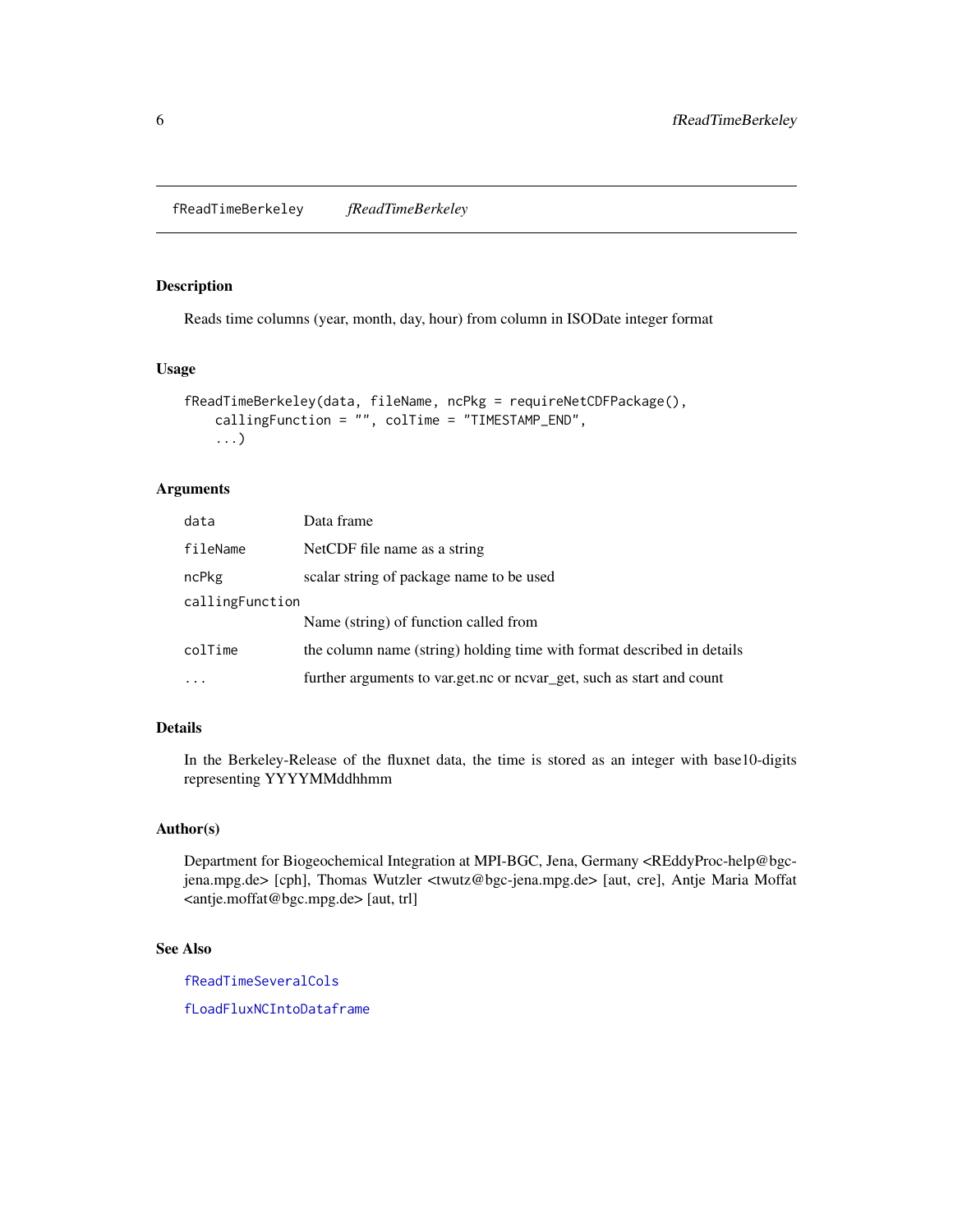<span id="page-6-1"></span><span id="page-6-0"></span>fReadTimeSeveralCols *fReadTimeSeveralCols*

#### Description

Constructing time from columns 'year',...,'hour'

#### Usage

```
fReadTimeSeveralCols(data, fileName, ncPkg = requireNetCDFPackage(),
   callingFunction = ", colYear = "year",
   colMonth = "month", colDay = "day", colHour = "hour",
   defaulthour = 0, ...
```
#### Arguments

| data            | Data frame                                                                        |  |  |
|-----------------|-----------------------------------------------------------------------------------|--|--|
| fileName        | NetCDF file name as a string                                                      |  |  |
| ncPkg           | scalar string of package name to be used                                          |  |  |
| callingFunction |                                                                                   |  |  |
|                 | Name (string) of function called from                                             |  |  |
| colYear         | Name (string) of variable holding the year                                        |  |  |
| colMonth        | Name (string) of variable holding the month                                       |  |  |
| colDay          | Name (string) of variable holding the day                                         |  |  |
| colHour         | Name (string) of variable holding the hour                                        |  |  |
| defaultHour     | (numeric) default that is used when colHour $= NA$ , when only days are specified |  |  |
| $\cdots$        | further arguments to var.get.nc or nevar_get, such as start and count             |  |  |

#### Details

Time may be stored in different formats, and [fLoadFluxNCIntoDataframe](#page-4-1) is parameterized by a argument fReadTime. The following functions are provided to construct time from different formats: These functions help with the preparation of your data for the analysis:

- from columns 'year',...,'hour': fReadTimeSeveralCols (this function)
- from column in ISODate integer format: [fReadTimeBerkeley](#page-5-1)

#### Author(s)

Department for Biogeochemical Integration at MPI-BGC, Jena, Germany <REddyProc-help@bgcjena.mpg.de> [cph], Thomas Wutzler <twutz@bgc-jena.mpg.de> [aut, cre], Antje Maria Moffat <antje.moffat@bgc.mpg.de> [aut, trl]

#### See Also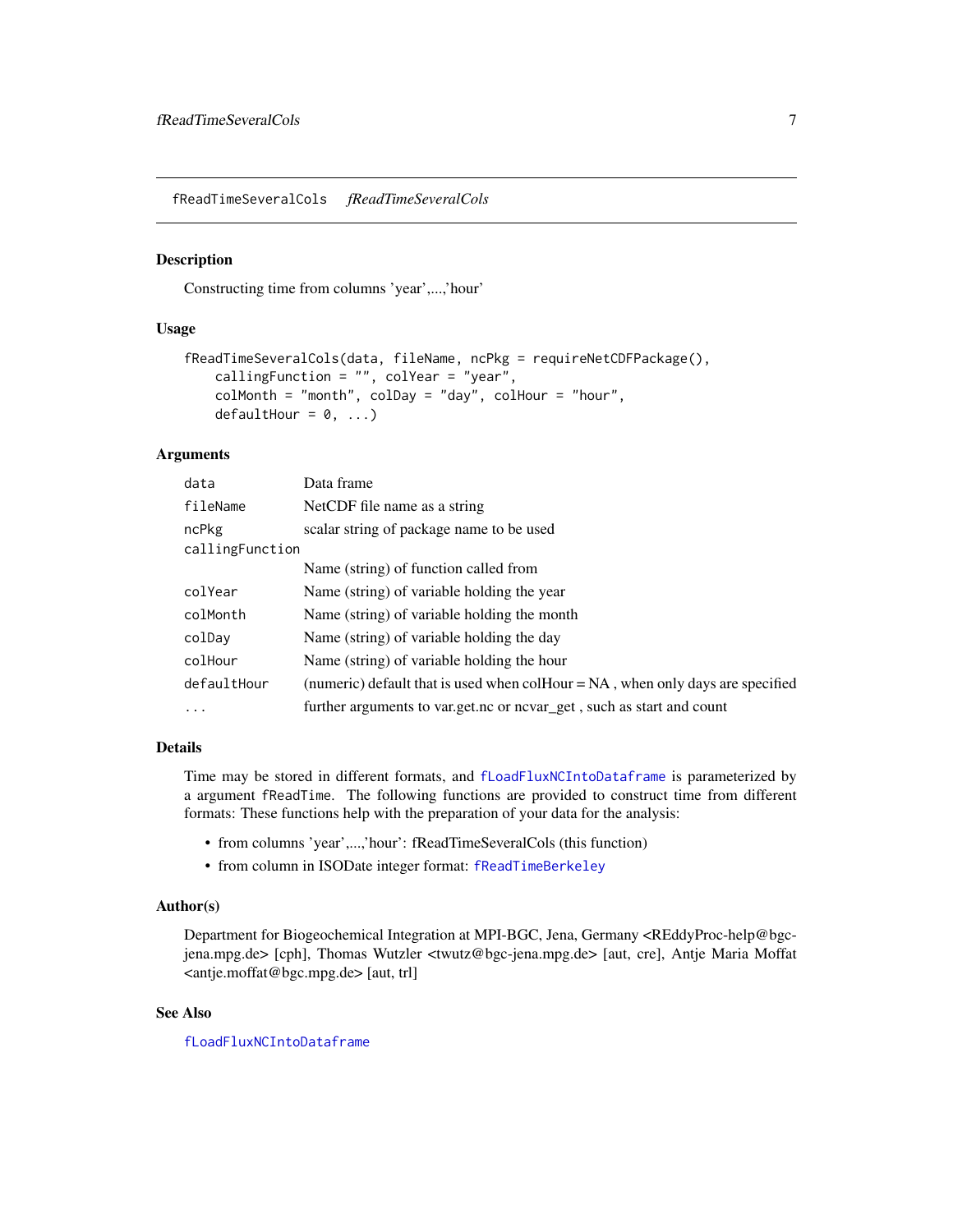<span id="page-7-1"></span><span id="page-7-0"></span>requireNetCDFPackage *requireNetCDFPackage*

#### Description

require namespace of given NetCDF package

#### Usage

```
requireNetCDFPackage(packageNames = c("RNetCDF",
    "ncdf4"))
```
#### Arguments

packageNames string vector: Name of R NetCDF packages to be tried to used in this order

#### Details

currently 'RNetCDF' and 'ncdf4' are supported Loading package namespace is tried in the order of occurrence in packageNames

#### Value

The package name whose namespace has been loaded

#### Author(s)

Department for Biogeochemical Integration at MPI-BGC, Jena, Germany <REddyProc-help@bgcjena.mpg.de> [cph], Thomas Wutzler <twutz@bgc-jena.mpg.de> [aut, cre], Antje Maria Moffat <antje.moffat@bgc.mpg.de> [aut, trl]